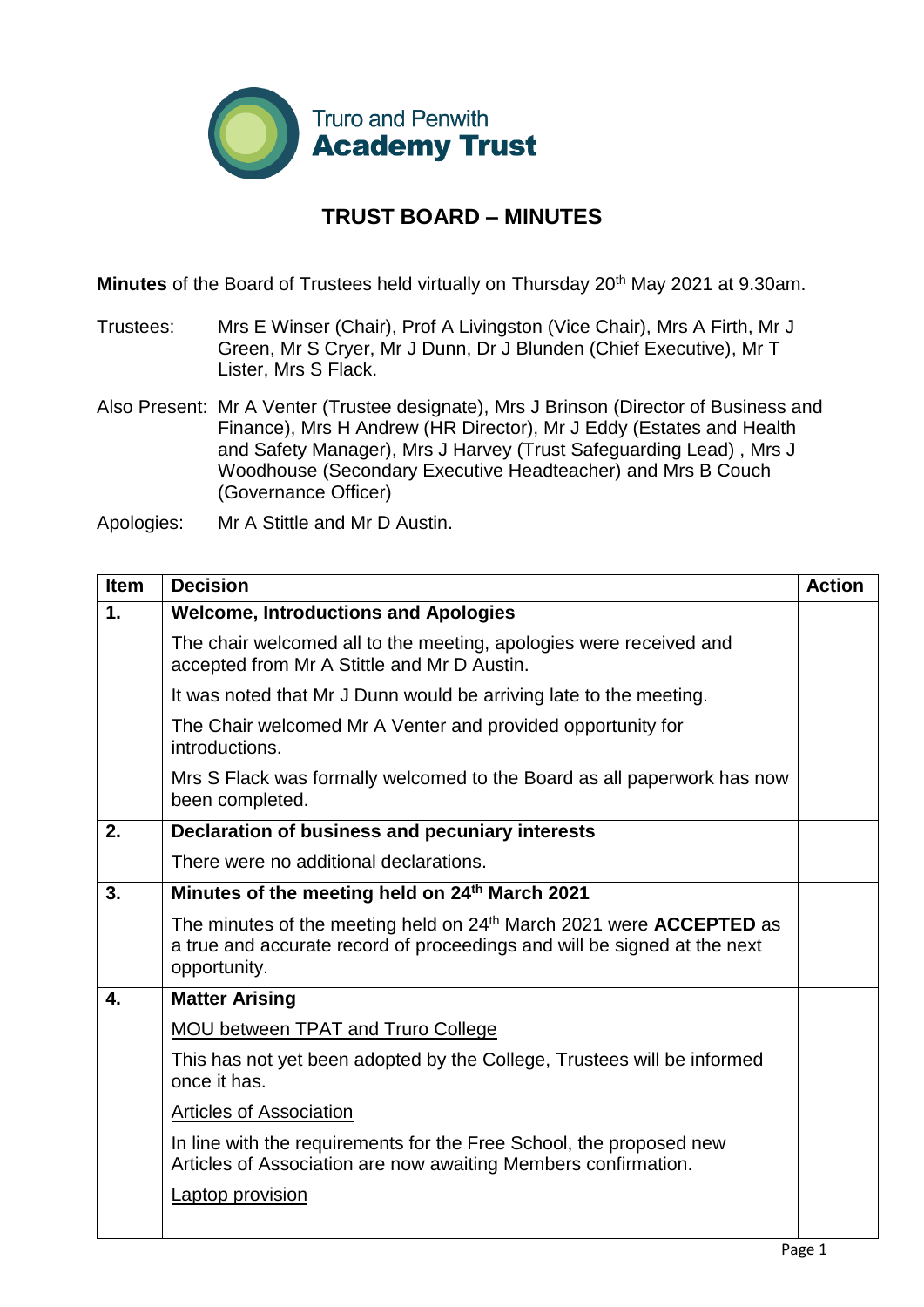|    | Trustees QUESTIONED how many devices had been received from the<br>Government and were INFORMED that over 750 had been received and<br>are being used by schools. A flexible approach is being used to ensure<br>the best use of all devices available.                                                                                                                                                                                                    |                   |
|----|------------------------------------------------------------------------------------------------------------------------------------------------------------------------------------------------------------------------------------------------------------------------------------------------------------------------------------------------------------------------------------------------------------------------------------------------------------|-------------------|
|    | Director of Education                                                                                                                                                                                                                                                                                                                                                                                                                                      |                   |
|    | The Director Education post has been advertised twice, due to insufficient<br>numbers of applications the first time around. Candidates have been<br>shortlisted and interviews are taking place on Monday and Tuesday, 24 <sup>th</sup><br>and 25 <sup>th</sup> May. Headteachers from across the Trust will be involved in the<br>interview process and two Trustee representatives will be on the formal<br>interview panel.                            |                   |
|    | <b>Trewirgie Infant School</b>                                                                                                                                                                                                                                                                                                                                                                                                                             |                   |
|    | Trustees were <b>INFORMED</b> that Trewirgie Infant School are on track to join<br>the Trust on 1 <sup>st</sup> June.                                                                                                                                                                                                                                                                                                                                      |                   |
|    | <b>Bodriggy Headship</b>                                                                                                                                                                                                                                                                                                                                                                                                                                   |                   |
|    | Trustees were <b>INFORMED</b> that Mr D Simons has been appointed to the<br>Bodriggy headship and will be joining in September - a hand over process<br>is already taking place to ensure a smooth transition.                                                                                                                                                                                                                                             |                   |
|    | <b>Free School</b>                                                                                                                                                                                                                                                                                                                                                                                                                                         |                   |
|    | Trustees were <b>INFORMED</b> that there is a $2^{nd}$ meeting regarding the site<br>taking place next week – currently 11 sites are being looked at and the<br>Local Authority are involved in the planning strategy.                                                                                                                                                                                                                                     |                   |
|    | <b>Digital Transformation Lead</b>                                                                                                                                                                                                                                                                                                                                                                                                                         |                   |
|    | Trustees were <b>INFORMED</b> that Mr M Higgs from Alverton School has<br>been appointed to this role and will be working with the IT Team going<br>forward. A meeting will be set up to include Mr A Venter in order to gain<br>an understanding of this work.                                                                                                                                                                                            | Director<br>of Ed |
|    | Paul Hamblyn bid for teacher development                                                                                                                                                                                                                                                                                                                                                                                                                   |                   |
|    | Trustees ASKED for an update regarding this and were INFORMED that<br>this project is focusing on creative education, the Headteachers of 3<br>schools are involved and work is now underway to identify the cohort of<br>teachers that will be involved. Whilst this project specifically involves 3<br>schools in the Trust, there will be opportunity to cascade this information<br>and work to other schools.                                         |                   |
| 5. | <b>Chair's Business</b>                                                                                                                                                                                                                                                                                                                                                                                                                                    |                   |
|    | <b>Succession planning</b>                                                                                                                                                                                                                                                                                                                                                                                                                                 |                   |
|    | The chair of the Board has spoken with each Trustee to identify a<br>succession plan for the roles of Chair and Vice Chair. It is anticipated that<br>Mrs A Firth will take the role of Vice Chair allowing for a hand over period<br>enabling her to be ready to take on the role of Chair when the current<br>Chair stands down. At the point Mrs A Firth takes on the Chair role, it is<br>anticipated Mr J Dunn will take over the role of Vice Chair. |                   |
|    | This is a succession plan and will be subject to elections taking place at<br>the relevant times.                                                                                                                                                                                                                                                                                                                                                          | Gov               |
|    | Training and support for the Chair and Vice Chair roles will be sourced.                                                                                                                                                                                                                                                                                                                                                                                   | Officer           |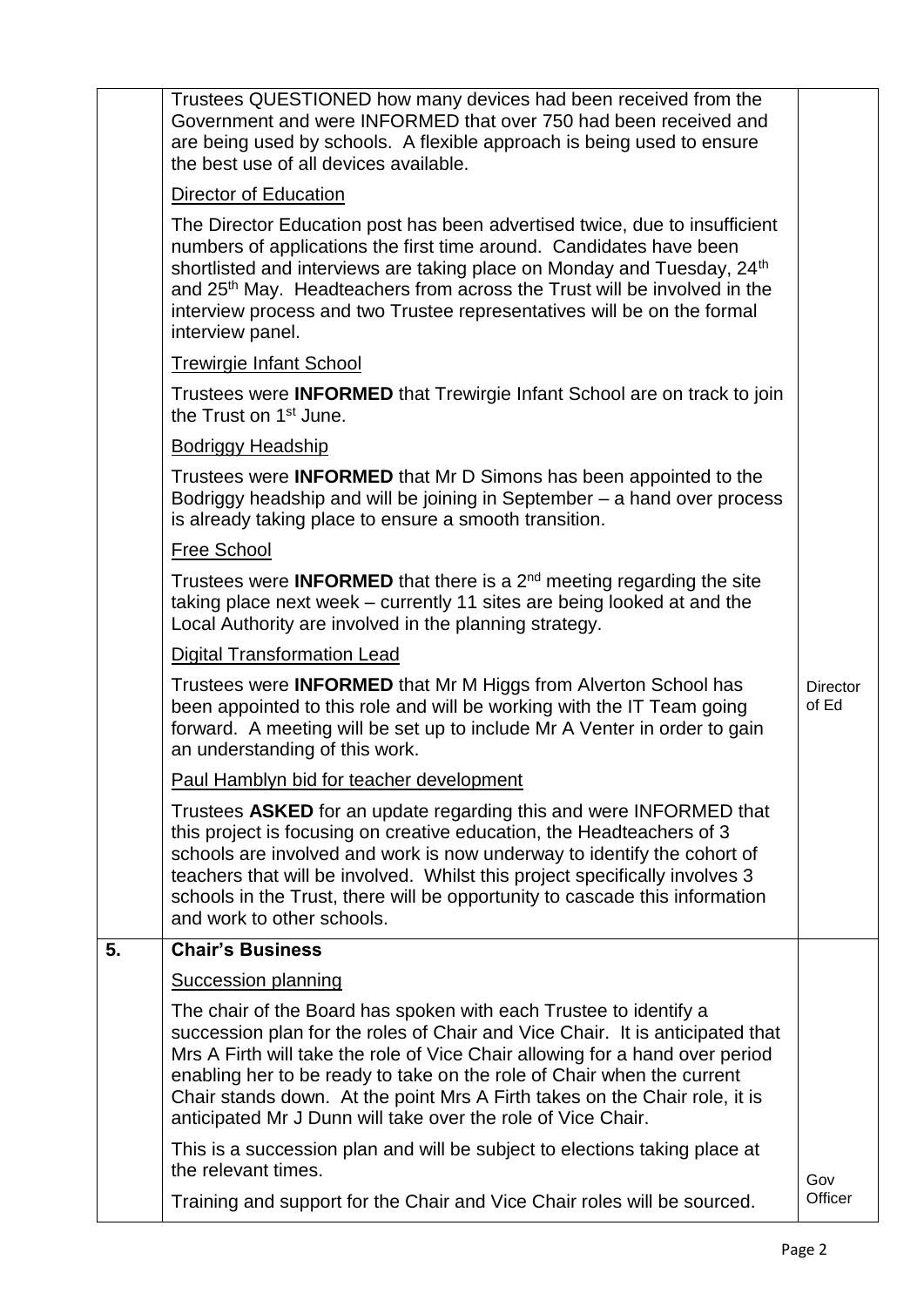| 6. | <b>Chief Executive's Report</b>                                                                                                                                                                                                                                                                                                |  |
|----|--------------------------------------------------------------------------------------------------------------------------------------------------------------------------------------------------------------------------------------------------------------------------------------------------------------------------------|--|
|    | Trustees DISCUSSED the previously circulated report with the following<br>highlights:                                                                                                                                                                                                                                          |  |
|    | <b>Teaching School Hubs</b>                                                                                                                                                                                                                                                                                                    |  |
|    | Trustees were <b>INFORMED</b> of the arrangements for the two teaching<br>school hubs in Cornwall, as a Trust we will be working with the hubs on the<br>Early Careers Framework - this replaces the current newly qualified<br>teacher route and is 2 year training for graduate teachers.                                    |  |
|    | Covid update                                                                                                                                                                                                                                                                                                                   |  |
|    | Trustees were <b>INFORMED</b> that the health and safety team are continuing<br>to work with schools and further guidance has been received.                                                                                                                                                                                   |  |
|    | 10.25am - Mr J Dunn arrived.                                                                                                                                                                                                                                                                                                   |  |
|    | <b>School Improvement review</b>                                                                                                                                                                                                                                                                                               |  |
|    | Trustees <b>DISCUSSED</b> the previously circulated information with the<br>following highlighted:                                                                                                                                                                                                                             |  |
|    | The review has been completed and has been evaluated, the majority of<br>the comments are very supportive of the existing structure, however there<br>is a call for more specialised guidance, support and resourcing across the<br>curriculum for primary and secondary phases.                                               |  |
|    | The plan is to move to Trust-wide specialist and curriculum support whilst<br>developing closer working between schools in their geographic hubs<br>alongside the hub primary executive lead roles (PELs).                                                                                                                     |  |
|    | The individuals currently undertaking specific responsibilities will remain<br>the same.                                                                                                                                                                                                                                       |  |
|    | Trustees were <b>INFORMED</b> that whilst the responsibility of disadvantaged<br>pupils is crucial, this is a theme across all areas so it's deemed<br>unnecessary to separate this into a separate role.                                                                                                                      |  |
|    | Trustees QUESTIONED how the 2 new roles will be filled and were<br><b>INFORMED</b> that expressions of interest would be invited from across the<br>Trust. It will be an internal MAT process as these are not new roles, but<br>are opportunities for individuals to have time out of class to work on the<br>specific areas. |  |
|    | The Trust will be looking to move to more virtual meetings and delivery of<br>sessions in order to use time efficiently.                                                                                                                                                                                                       |  |
|    | The RECOMMENDATION is that in order to fund the recovery from the<br>pandemic and establish lead practitioner roles across the Trust, the MAT<br>Central reserve should support this focus on school leaders, teachers and<br>support team development – translation of this into the funding is dealt with<br>under item 10.  |  |
|    | <b>Proposed ARB at Hayle Academy</b>                                                                                                                                                                                                                                                                                           |  |
|    | Trustees DISCUSSED at length the previously circulated reports regarding<br>the proposed ARB provision at Hayle Academy.                                                                                                                                                                                                       |  |
|    | A consultation with the community has been started with initial feedback<br>showing parents are largely in favour and see the ARB fitting with the                                                                                                                                                                             |  |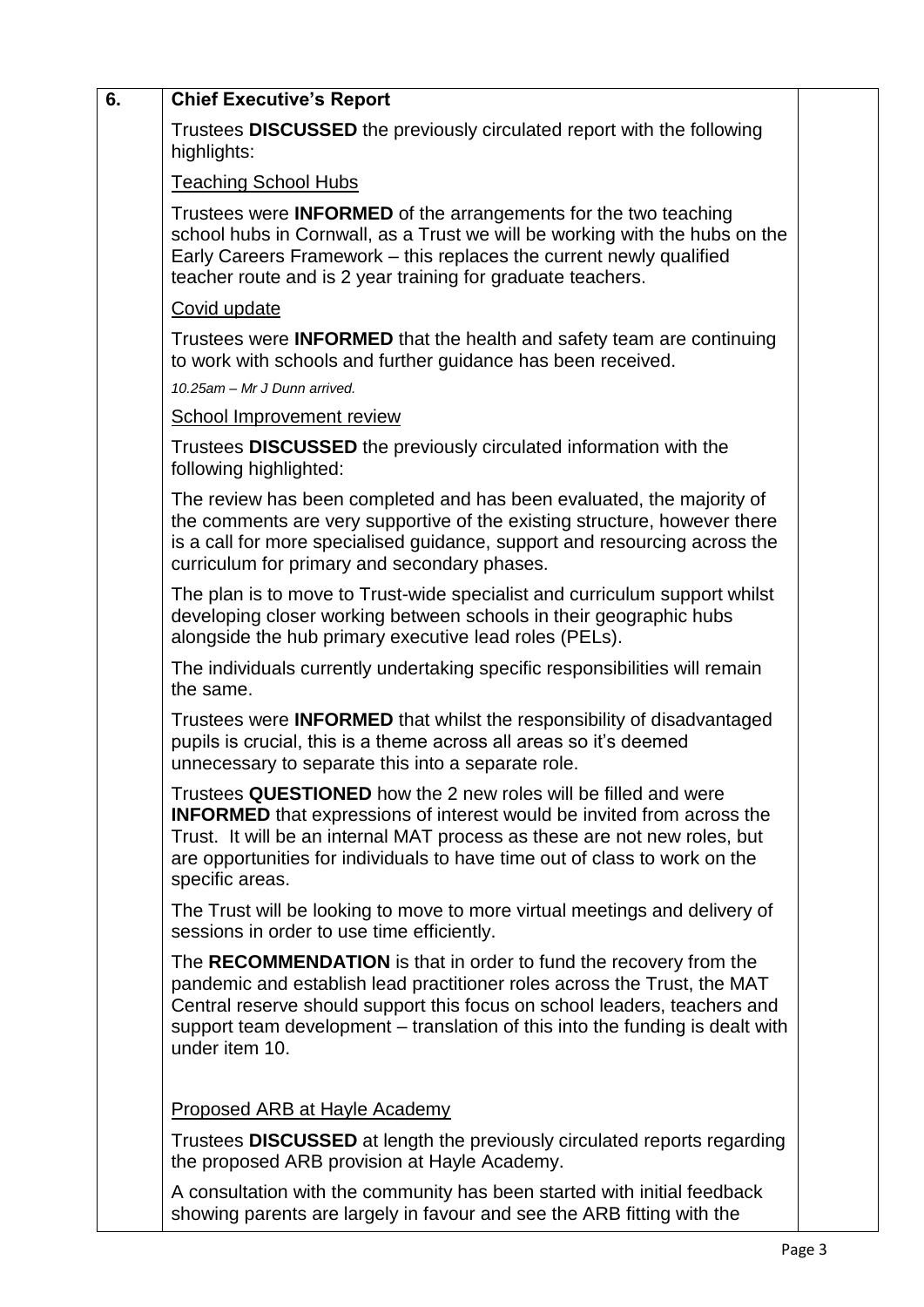School ethos of inclusivity. The LGB have also been consulted and have given their support.

The previously circulated finance model was **DISCUSSED** and clarification was sought over building and set up costs which would be met by the Local Authority. The staffing model would involve teachers to teach the students and Learning Support Assistants (LSAs) to support the plans in place for each child.

Trustees **QUESTIONED** the funding arrangements in place for individual students and were **INFORMED** that block funding would be in place – this would mean the ARB will be funded for the number of commissioned places, irrespective of whether the places are filled.

Trustees **QUESTIONED** how recruitment of staff would take place as it can be difficult to recruit to specialised provision and were **INFORMED** that whilst this is difficult plans will be in place to source appropriate staff members.

Trustees **STATED** that there is a moral imperative to have this provision for the students that require it and that clarity over the complex needs that will be catered for is necessary.

Trustees were **INFORMED** that approval for an ARB in the new Free School has been given.

Trustees **APPROVED** the application for a significant change at Hayle Academy to include a resource base at the school for SEND students from 2022.

## Nursery Provision

Trustees **DISCUSSED** and **APPROVED** the transfer of the two external nurseries at Alverton and Gulval subject to due diligence, together with the need to amend the age ranges to 3-11 and Berrycoombe to establish a new nursery (previously approved) and the change to age range to 3-11.

## Risk Management Update

Additional bank holiday

Trustees **DISCUSSED** the issues surrounding awarding staff with an additional day off to cover the bank holiday, after discussion it was **DECIDED** to follow the Local Authority advice to award this extra day to staff.

## Risk Register

This document has recently been updated with an additional risk to cover teacher assessed grading arising from the cancelled exams due to Covid. The risk register will be circulated out to all Trustees.

Gov **Officer**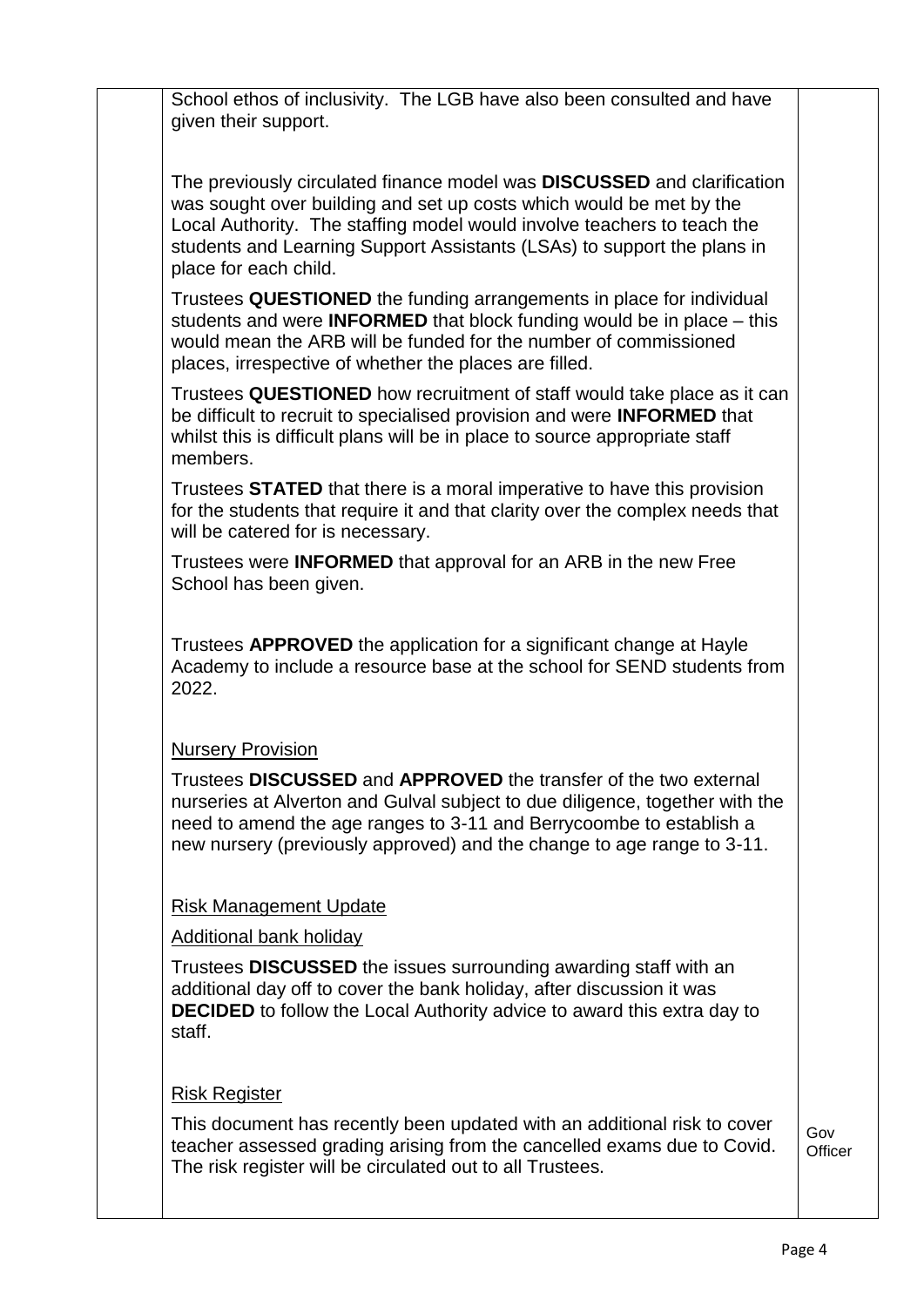| $\overline{7}$ . | <b>Schools Update</b>                                                                                                                                                                                                                                                                                                                                  |  |
|------------------|--------------------------------------------------------------------------------------------------------------------------------------------------------------------------------------------------------------------------------------------------------------------------------------------------------------------------------------------------------|--|
|                  | <b>Hub Review Group report</b>                                                                                                                                                                                                                                                                                                                         |  |
|                  | Trustees NOTED the previously circulated report and were INFORMED<br>that all schools within the Trust are discussed and reflected upon to<br>minimise the risk of any school falling under the radar.                                                                                                                                                 |  |
|                  | Report: Schools receiving targeted support                                                                                                                                                                                                                                                                                                             |  |
|                  | Trustees <b>NOTED</b> the previously circulated report summarising where<br>addition support has been provided.                                                                                                                                                                                                                                        |  |
|                  | Currently there are 5 red schools, overall there have been a number of<br>positives with regards to leadership and staffing improvements but schools<br>causing concern are still categorised as red.                                                                                                                                                  |  |
|                  | Bodriggy Academy and Cape Cornwall School have both recently<br>appointed new Heads. Both of these appointments were external<br>processes with rigorous recruitment practices.                                                                                                                                                                        |  |
|                  | Trustees <b>NOTED</b> the number of schools categorised as red seems to be<br>lessening but understand that once they join the Trust, Trewirgie are likely<br>to be red as they are currently a Requires Improvement school.                                                                                                                           |  |
| 8.               | <b>Regular Updates</b>                                                                                                                                                                                                                                                                                                                                 |  |
|                  | 8.1 Health, Safety and Estates Update                                                                                                                                                                                                                                                                                                                  |  |
|                  | Trustees NOTED the previously circulated report and were INFORMED<br>that this continues to be an extremely busy period with both Covid and<br>contractors. The delivery and cost of materials due to the pandemic is a<br>significant issue.                                                                                                          |  |
|                  | Trustees were INFORMED that health and safety audits are now<br>underway, there have been no major concerns and any issues are being<br>picked up and addressed.                                                                                                                                                                                       |  |
|                  | Trustees were <b>INFORMED</b> that the St Dennis Nursery building is due to be<br>handed over on Monday.                                                                                                                                                                                                                                               |  |
|                  | Trustees QUESTIONED whether the Trust have sufficient supplies of PPE,<br>with the assumption that some Covid measures will still be in place for the<br>next academic year and were <b>INFORMED</b> that there are both good<br>supplies and suppliers.                                                                                               |  |
|                  | 8.2 Safeguarding and vulnerable children update including Section 175<br>compliance                                                                                                                                                                                                                                                                    |  |
|                  | Trustees RECEIVED the previously circulated report.                                                                                                                                                                                                                                                                                                    |  |
|                  | Some schools appear red on the report due to the fact they either didn't<br>submit the S175 or didn't provide a copy to the Trust. This does not<br>necessarily mean there are issues with safeguarding within the school but<br>is a cause for concern as the S175 is a mandatory return. Late<br>submissions are highlighted to the Local Authority. |  |
|                  | The S175 report was an amended format this year, the Trust safeguarding<br>lead is part of a working party who will be looking at the form for next year<br>as well as the timing of the submission.                                                                                                                                                   |  |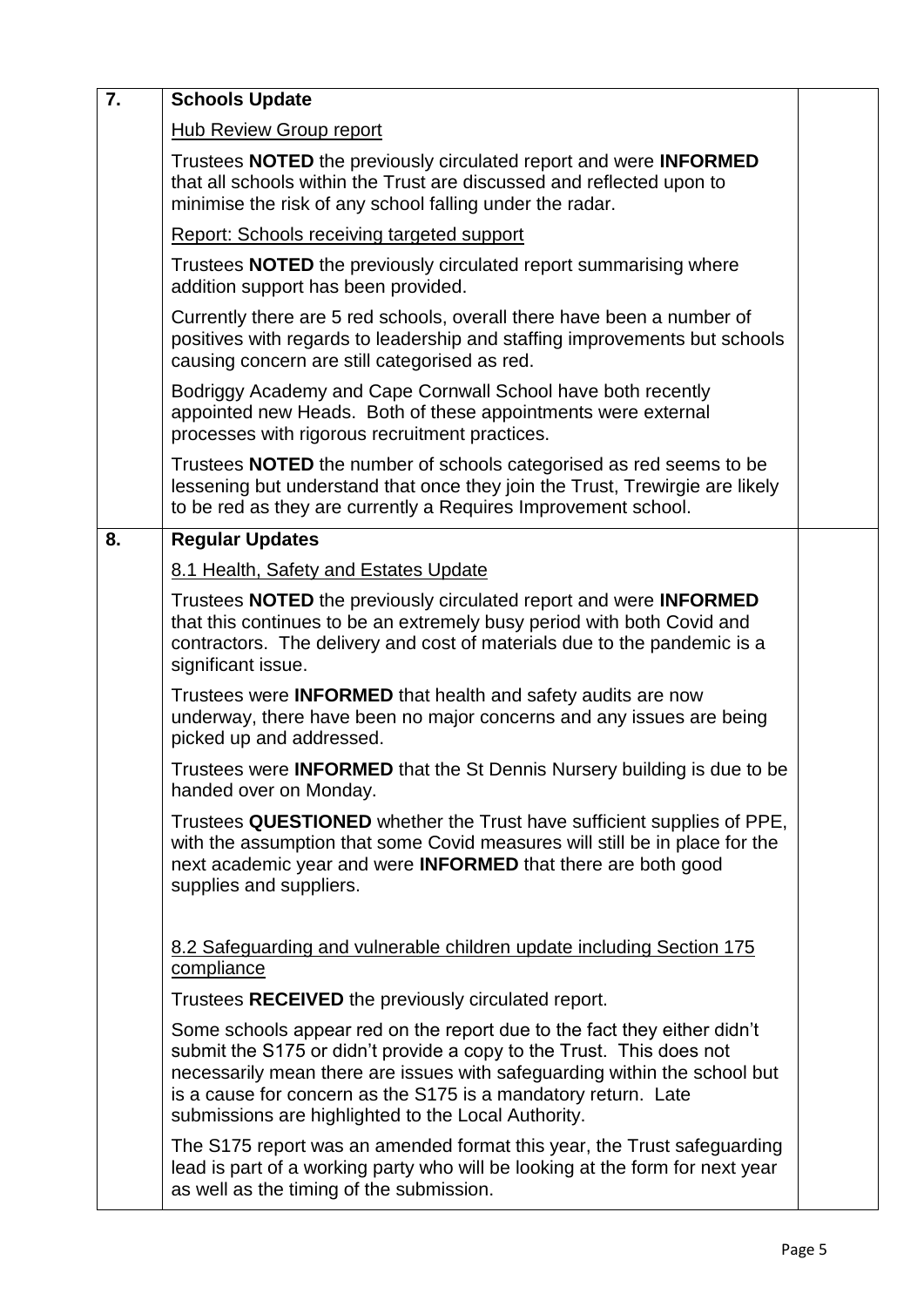|     | Trustees QUESTIONED how the red schools are held to account and were<br><b>INFORMED</b> this is picked up by the PELs, the safeguarding lead for the<br>Trust and also through performance management.                                                                                                                                      |                     |
|-----|---------------------------------------------------------------------------------------------------------------------------------------------------------------------------------------------------------------------------------------------------------------------------------------------------------------------------------------------|---------------------|
|     | Thanks were expressed to JH for her report.                                                                                                                                                                                                                                                                                                 |                     |
| 9.  | <b>Policies</b>                                                                                                                                                                                                                                                                                                                             |                     |
|     | 9.1 Scheme of Delegated Authority (SODA)                                                                                                                                                                                                                                                                                                    |                     |
|     | The SODA has been updated to reflect the requirement for additional<br>parent governors on LGBs that are covering 3 or more school together with<br>some tweaks to formatting.                                                                                                                                                              |                     |
|     | Trustees <b>APPROVED</b> the updated SODA for adoption in all TPAT<br>Schools.                                                                                                                                                                                                                                                              |                     |
|     | 9.2 Staff leave policy                                                                                                                                                                                                                                                                                                                      |                     |
|     | Trustees were <b>INFORMED</b> that the staff leave policy requires reviewing as<br>part of the regular review cycle.                                                                                                                                                                                                                        |                     |
|     | It was <b>HIGHLIGHTED</b> to Trustees that an additional item had been added<br>at 1.3 to reflect a reference to wellbeing and unforeseen emergencies.                                                                                                                                                                                      |                     |
|     | Trustees QUESTIONED whether there should be a limit to the number of<br>days an employee can take time off for interviews and were <b>INFORMED</b><br>that Headteachers are able to use their discretion around this area.<br>However, it was agreed to add a sentence to say: the expectation is that<br>this would not be used to excess. | Dir of<br><b>HR</b> |
|     | With the addition of this sentence, Trustees APPROVED the staff leave<br>policy.                                                                                                                                                                                                                                                            |                     |
| 10. | <b>Financial reports (see attached)</b><br>Management accounts, balance sheet, cashflow projections and<br>10.1<br>performance indicators as at 31 <sup>st</sup> March 2021                                                                                                                                                                 |                     |
|     | Trustees were <b>INFORMED</b> that the majority of schools have set very tight<br>budgets for the year. Schools and LGB's are monitoring their budgets and<br>related spend on a regular basis.                                                                                                                                             |                     |
|     | Schools have had to contribute a lot of revenue to capital works, the<br>significant one being St Dennis but there are others with regards to IT in<br>others school.                                                                                                                                                                       |                     |
|     | Trustees <b>NOTED</b> that given the difficulties of the last year, the outcome is<br>as positive as it could have been.                                                                                                                                                                                                                    |                     |
|     | Trustees QUESTIONED the rationale for listing IT as a separate line and<br>were INFORMED that this is due to IT becoming a larger proportion of<br>spend and so therefore it is useful to track this alongside the digital<br>transformation work of the Trust.                                                                             |                     |
|     | Trustees <b>NOTED</b> the position for the period ending 31st March 2021 and<br>the Balance Sheet, Cash Flow and school performance indicators.                                                                                                                                                                                             |                     |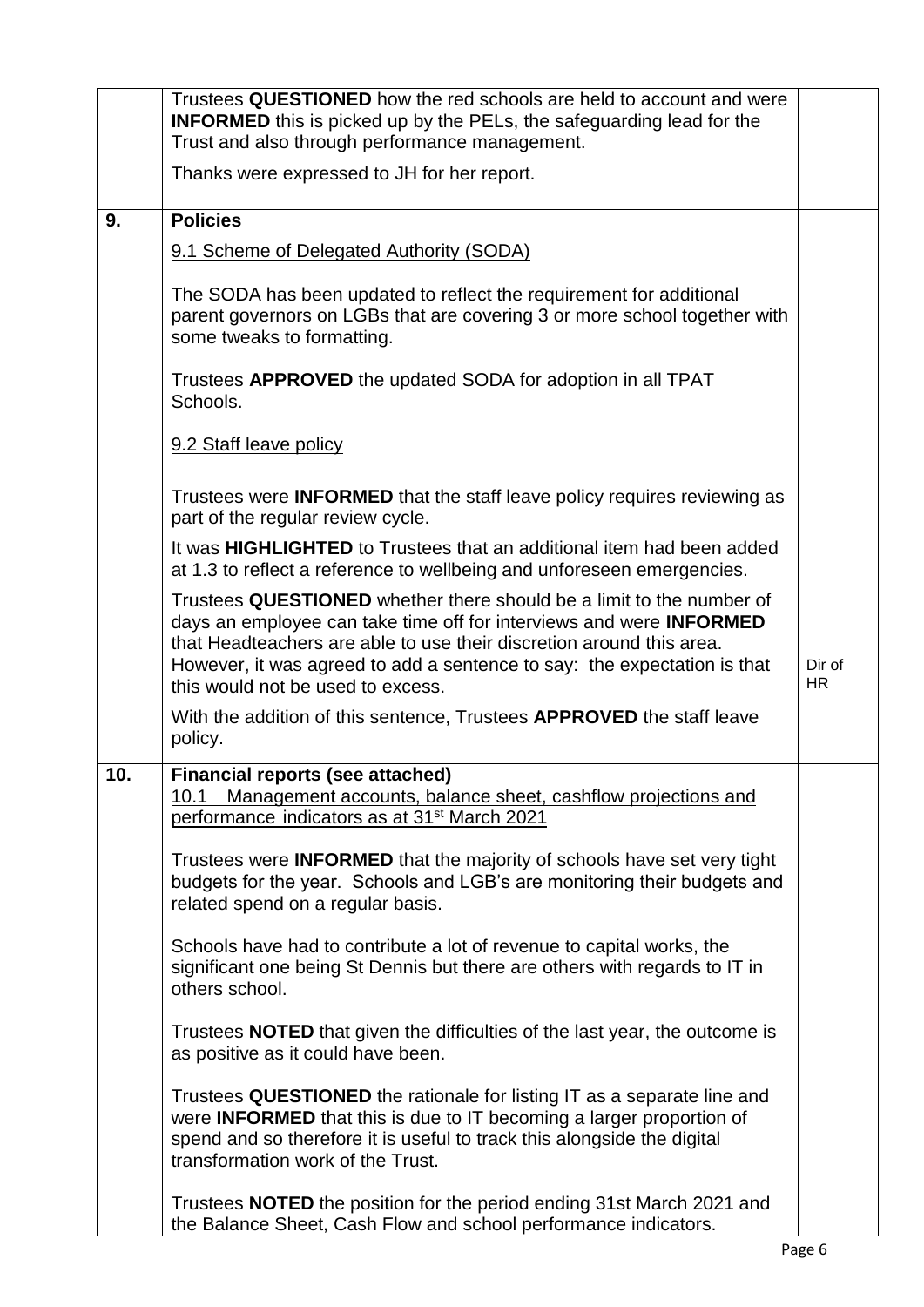|     | 10.2 Capital monitoring report as at 31 <sup>st</sup> March 2021                                                                                                                                                                                                                                                                                                                                                                             |                                                |
|-----|----------------------------------------------------------------------------------------------------------------------------------------------------------------------------------------------------------------------------------------------------------------------------------------------------------------------------------------------------------------------------------------------------------------------------------------------|------------------------------------------------|
|     | Trustees RECEIVED the previously circulated reports and NOTED the<br>summary financial position for Capital for the Trust in the period ending<br>31 <sup>st</sup> March 2021.                                                                                                                                                                                                                                                               |                                                |
|     | Trustees <b>NOTED</b> the report.                                                                                                                                                                                                                                                                                                                                                                                                            |                                                |
|     | 10.3 MAT Central Budget - forward budget updates                                                                                                                                                                                                                                                                                                                                                                                             |                                                |
|     | Trustees were <b>INFORMED</b> the MAT central budget is being looked at<br>earlier than normal due to the decisions that need to be made regarding<br>appointments.                                                                                                                                                                                                                                                                          |                                                |
|     | Trustees APPROVED the MAT central budget for 2021/22, to enable the<br>recruitment of the Digital Transformation lead, a new Health and Safety<br>apprentice and notification of the school improvement funding for schools.                                                                                                                                                                                                                 |                                                |
|     | Trustees NOTED the 2022/23 and 2023/34 forecast MAT central budgets.                                                                                                                                                                                                                                                                                                                                                                         |                                                |
|     | 10.4 Purchases over £25k approval                                                                                                                                                                                                                                                                                                                                                                                                            |                                                |
|     | Trustees were <b>INFORMED</b> that Since April 2017, businesses have been<br>able to choose their water and sewerage retailer under the Government<br>led initiative called Open Water. A review of water and sewerage supplies<br>has been undertaken by Zenergi. Following the review, Zenergi have<br>identified an alternative supplier to South West Water which if we moved<br>would provide an estimated overall saving to the Trust. |                                                |
|     | Trustees QUESTIONED whether a benchmarking exercise is undertaken<br>and were <b>INFORMED</b> that this is what happens.                                                                                                                                                                                                                                                                                                                     |                                                |
|     | Trustees APPROVED the change of suppliers for water and sewerage for<br>the Trusts schools and authorise the Director of Business and Finance to<br>sign the appropriate undertakings.                                                                                                                                                                                                                                                       |                                                |
| 11. | <b>Report from Audit Committee</b>                                                                                                                                                                                                                                                                                                                                                                                                           |                                                |
|     | The Audit committee met on 4 <sup>th</sup> May and looked at the audit strategy and<br>annual internal audit plan, Trustees QUESTIONED whether the audit of<br>HR processes should be wider areas of policy such as equality and<br>diversity. It was DECIDED that the Director of Business and Finance<br>would speak to the internal auditors (TIAA).                                                                                      | Dir<br><b>Business</b><br>$\ddot{}$<br>Finance |
|     | The audit committee also <b>REQUESTED</b> a further risk be identified on the<br>risk register to cover teacher assessed grading arising from the cancelled<br>exams due to Covid. This has been completed and the updated risk<br>register will be circulated to all Trustees.                                                                                                                                                              | Gov<br>Officer                                 |
|     | Trustees AGREED that Mr S Cryer would join the Audit Committee.                                                                                                                                                                                                                                                                                                                                                                              | Gov<br>Officer                                 |